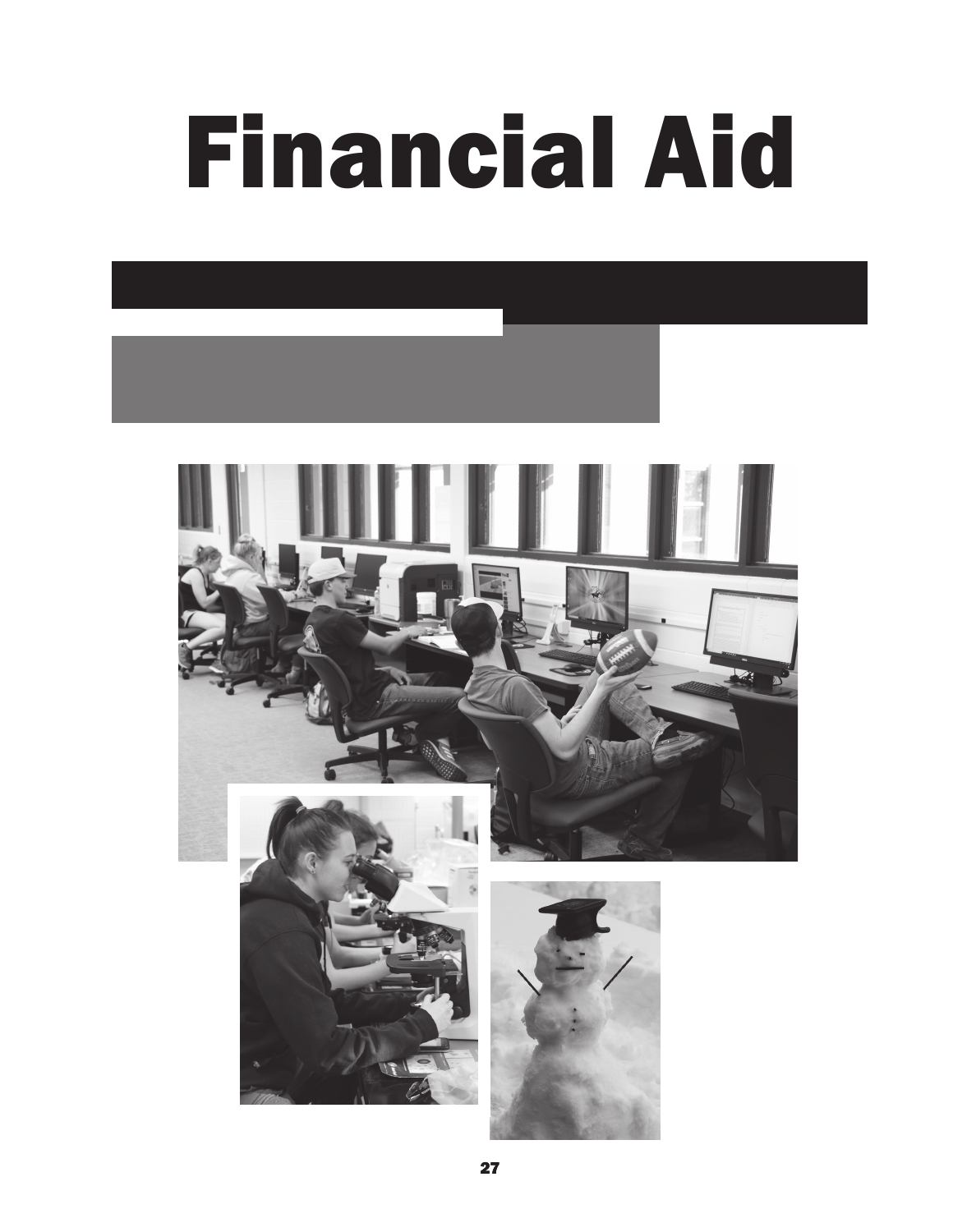*The following information is subject to change at any time, without notice, due to changes in Federal, State, or Veterans Administration regulations, or institutional policies. Please visit ewc.wy.edu for the most up-to-date information.*

An important consideration for most students is funding a college education. This section provides information about the categories of aid available, how to apply for the various types of aid, and the criteria used in awarding and maintaining aid. The student and his/her family have the primary responsibility for financing post-secondary education. However, EWC participates in a wide variety of federal, state, private, and institutional programs designed to assist families with collegerelated expenses when their own resources are insufficient. These programs include grants and scholarships, work programs, and low-interest loans. Financial aid packages are structured to meet the particular needs of each recipient and may vary according to financial resources available and the student's enrollment level. Students must reapply each academic year for most types of aid.

Student financial aid at Eastern Wyoming College is administered by the Financial Aid Office. To be considered for the maximum amount of aid possible, all students should:

- 1. Complete an EWC Application for Admission.
- 2. Submit an official high school transcript or high school equivalency certificate (GED, HiSET or TASC), and official college transcripts. High school seniors are required to submit a sixth or seventh semester transcript to meet the March 15 priority deadline for EWC scholarships. Final official transcripts are required after high school graduation to receive federal aid disbursements.
- 3. Complete the Free Application for Federal Student Aid (FAFSA) at fafsa.gov in addition to state and institutional aid applications. The Hathaway Need-Based Scholarship and many institutional scholarships require FAFSA information to determine eligibility.

To ensure receipt of the most beneficial aid package, students should apply for many types of aid from multiple sources, including:

#### **FEDERAL (Title IV)**

- **1. Grant Programs**
	- a. **Federal Pell Grant** This is the

foundation of the federal aid programs, to which aid from other federal and nonfederal sources might be added. The Federal Pell Grant is a need-based program for qualified undergraduate students. The federal government establishes the dollar limit for the Federal Pell Grant program each year.

b. **Federal Supplemental Educational Opportunity Grant (FSEOG)** – FSEOG is a limited-fund program awarded to Pelleligible undergraduate students with the greatest amount of financial need.

c. **Iraq and Afghanistan Service Grant (IASG)** – IASG provides money to college or career school students whose parent or guardian died as a result of military service in Iraq or Afghanistan after September 11, 2001.

d. **Children of Fallen Heroes Scholarship Act** — Pell-eligible students whose parent or guardian died in the line of duty while serving as a public safety officer may be eligible to receive a maximum Pell Grant if the student was less than 24 years of age or enrolled at an institution of higher education at the time of his/her parent's or guardian's death.

## **2. Federal Work-Study (FWS)**

This is a limited-fund, need-based employment program. Students may work up to 15 hours per week. Most positions are on-campus.

## **3. Federal Direct Subsidized and Unsubsidized Loan**

Low-interest loans are available to students. Repayment of the principal is deferred until the borrower either completes the education program or ceases to be enrolled at least half time. There is a four-step process for students to accept Direct loans. See EWC's website for details.

## **4. Federal Direct Parent Loan for Undergraduate Students (PLUS)** Parents may be able to borrow for a dependent student's educational expenses. Repayment typically begins within 60 days for a parent borrower and a credit check is required. Parents apply for the PLUS online at https://StudentLoans.gov.

Eastern Wyoming College does not participate in the Federal Perkins Loan Program or the Teacher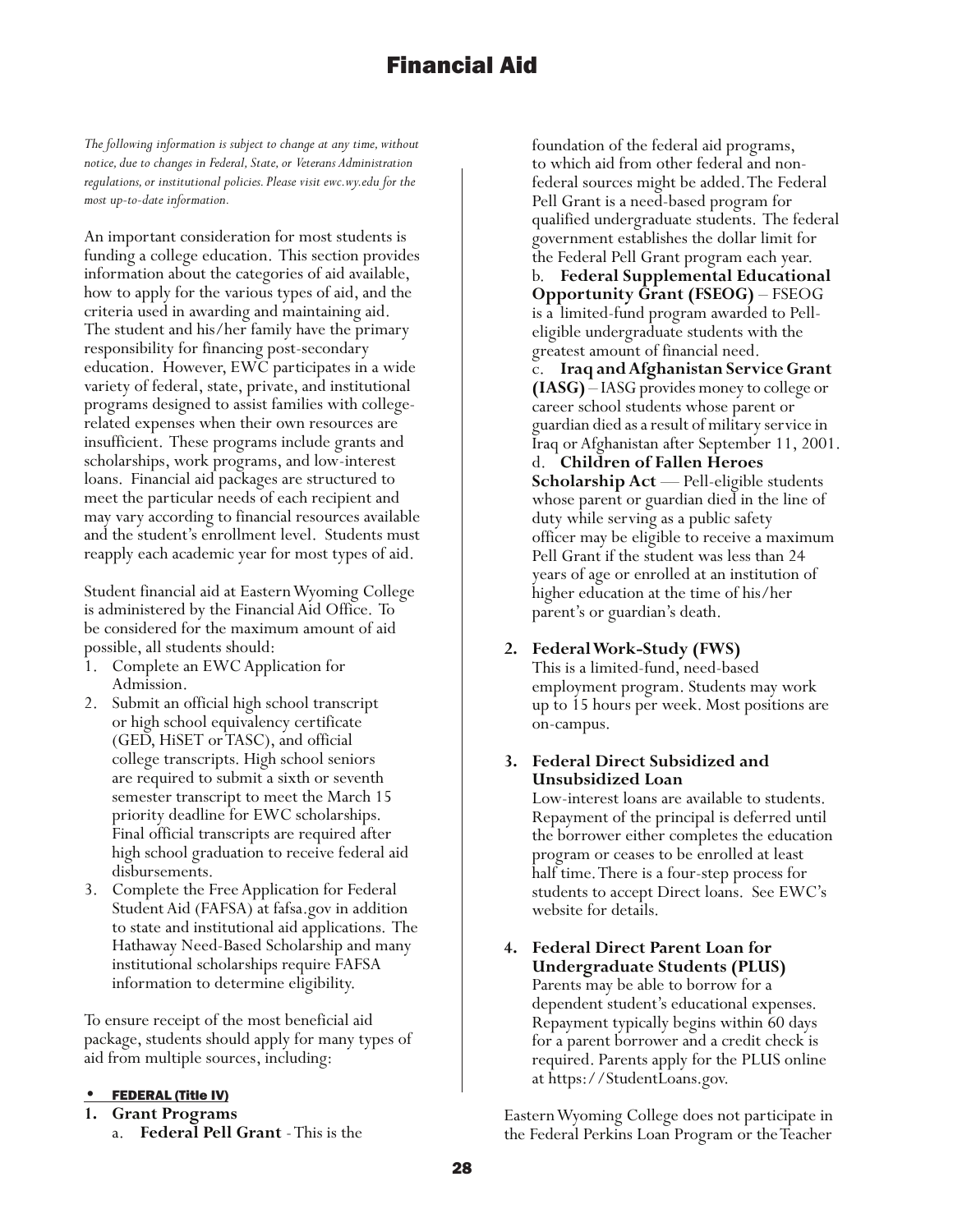Education Assistance for College and Higher Education Grant (TEACH Grant).

For more information about Title IV Financial Aid programs, visit StudentAid.gov.

**PLEASE NOTE:** *Only classes that apply to a student's declared program of study or as an approved elective can be funded by federal financial aid. Classes not listed as requirements on a student's degree audit/ program evaluation will not be included in enrollment status for federal aid.* 

## • STATE

- 1. Wyoming Hathaway Scholarship Program
- 2. Tuition and fees waiver for survivors or dependents of emergency responders
- 3. Wyoming Overseas Combat Veterans tuition and fees waiver.

## **INSTITUTIONAL**

- 1. Institutional Scholarships and Foundation Awards
- 2. Activity and Part-Time Grants
- 3. Institutional Employment

#### • STUDENT EMPLOYMENT

Students are limited to working a maximum of 15 hours per week under the Institutional Employment or Federal Work-Study programs. A variety of positions are available. Information is available in the Financial Aid Office and online at ewc.wy.edu.

#### • MILITARY

- 1. Under Title 38, U.S. Code
	- a. Chapter 30 (Montgomery G.I. Bill)
	- b. Chapter 31 (Vocational Rehabilitation)
	- c. Chapter 32 (Post-Viet Nam Era)
	- d. Chapter 33 (Post-9/11 G.I. Bill)
	- e. Chapter 35 (Dependents Educational Assistance)
- 2. Under Title 10, U.S. Code
	- a. Chapter 1606 (Selected Reserve/ National Guard Members)
- 3. Federal Tuition Assistance
- 4. Wyoming National Guard Educational Assistance Plan
- 5. Surviving Spouse or Orphan Tuition Reimbursement Program

In accordance with Title 38 US Code 3679 subsection (e), this school adopts the following additional provisions for any students using U.S.

Department of Veterans Affairs (VA) Post 9/11 G.I.Bill (Ch. 33) or Vocational Rehabilitation and Employment (Ch. 31) benefits, while payment to the institution is pending from the VA. This school will not:

- 
- 
- Prevent the students enrollment; Assess a late penalty fee to; Require student secure alternative or
- additional funding;<br>Deny their access to any resources (access to classes, libraries, or other institutional facilities) available to other students who have satisfied their tuition and fee bills to the institution.

The College is approved for attendance by those who are eligible for educational benefits provided by the Veterans Administration. Veterans wishing to use their education benefits must contact the VA Certifying Official in the EWC Financial Aid Office. Information is also available on the EWC website.

Veteran students and families are also encouraged to apply for scholarships and federal financial aid.

## Applying for Aid

#### Applying for Federal Aid

For complete information on federal aid programs, visit StudentAid.gov. Individuals who wish to be considered for federal aid must complete the Free Application for Federal Student Aid (FAFSA) online at fafsa.gov every year. The application is available in English or Spanish. EWC's Federal School Code **003929** must be listed on the FAFSA to have results sent to EWC's Financial Aid Office.

Students can complete the FAFSA as early as October 1 every year for the next academic year. Students (and parent/s, if the student is dependent) can use the IRS Data Retrieval Tool, through which applicants may import tax information directly into the FAFSA. EWC's priority application date is March 15.

The Financial Aid Office will review the FAFSA results received directly from the federal processor and follow federal regulations in determining eligibility and awarding federal aid. Submitting all information requested by the Financial Aid Office quickly ensures timely processing of aid. Students will receive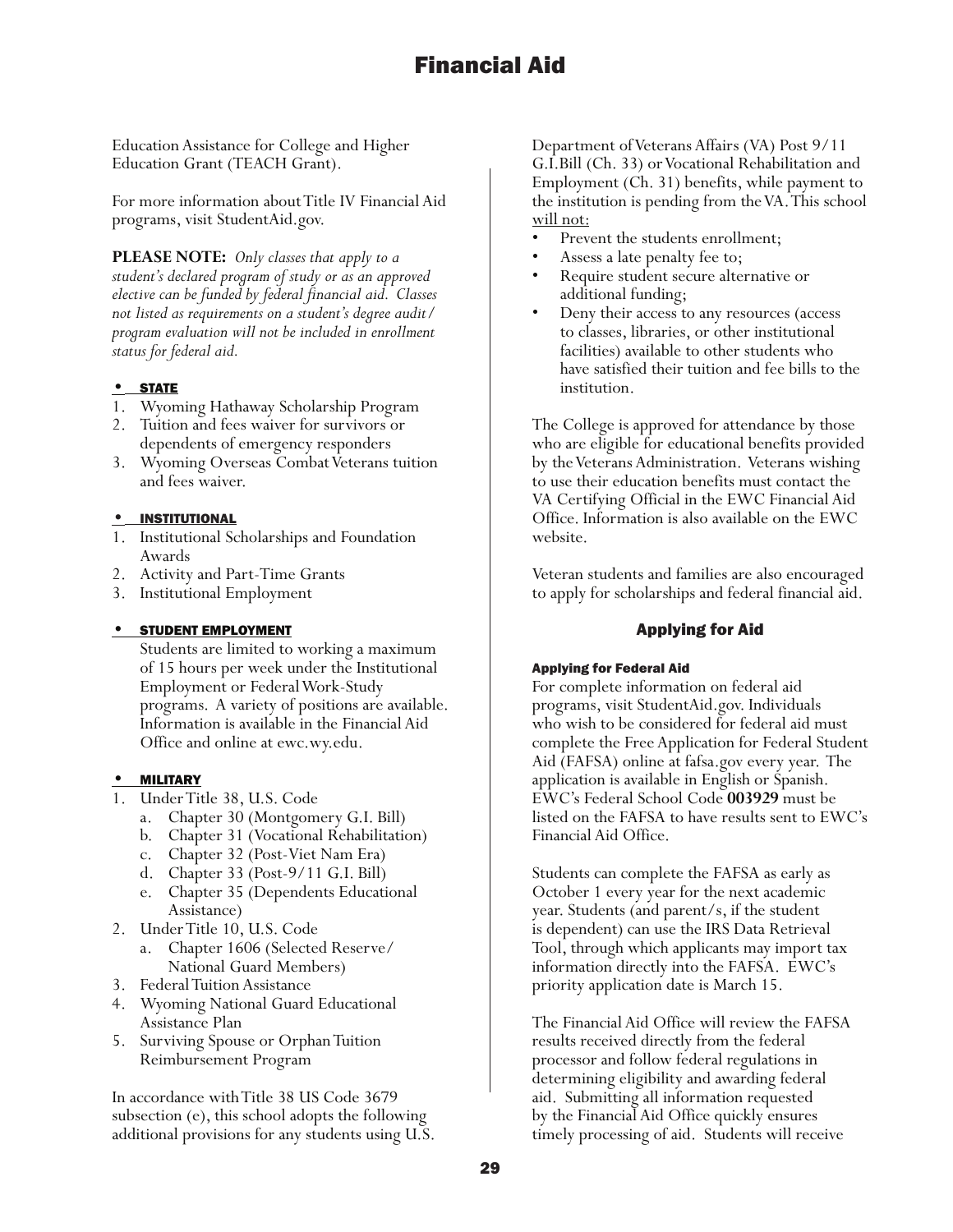notification of aid eligibility. Processing time may take up to 30 days or more, depending on when application(s) are completed and/or all required documentation is received. Students whose family's financial situation has recently changed because of death, separation or divorce, or loss of job or benefits, should contact the Financial Aid Office.

#### General Eligibility Requirements for Federal Aid

To be eligible to receive federal student aid, a student must:

- Be a U.S. citizen or eligible non-citizen;
- Have a valid Social Security Number (unless from the Republic of the Marshall Islands, the Federated States of Micronesia, or the Republic of Palau);
- Register for Selective Service, if required (see sss.gov for more information);
- Have a high school diploma or a high school equivalency certificate (GED, HiSET or TASC);
- Be enrolled as a regular student working toward a degree or certificate in an eligible program;
- Not owe a refund on a federal grant or be in default on a federal student loan;
- Have financial need (Federal Direct Unsubsidized and Federal Direct PLUS Loans are exempt from this requirement);
- Not have a drug conviction for an offense that occurred while receiving federal student aid; and
- Be making Satisfactory Academic Progress.

#### Verification of Federal Aid

An applicant may be required to provide documentation to verify or validate FAFSA application information. This process may be required if the application is selected for verification in the federal processing and edit systems; if the Financial Aid Office has reason to believe that any application information critical to the calculation of the student's expected family contribution (EFC) is inaccurate; or if application information is in conflict with other information. If an application is selected for verification, the Financial Aid Office will notify

the applicant. The notice will specify which items of information must be verified and will detail what documents and procedures are required for verification. The notice will also specify the time period the applicant has to provide the required documentation; failure to comply within the specified period will result in consequences which are also outlined in the notice. The time period granted to the applicant for completion of required documentation may vary with the complexity of the requirements and with the time remaining in the school term for which funding is sought.

If the verification documents reveal inaccuracies in the application, the student's FAFSA will be corrected electronically for reprocessing. If incomplete or inadequate verification documents are submitted, the applicant is notified of deficiencies and instructed on how to correct them. Should review of an application for Title IV student aid indicate that the applicant may have engaged in fraud or other criminal misconduct in connection with his/her application, the Financial Aid Office must refer the student for investigation of all relevant information to the Office of the Inspector General of the United States Department of Education. Examples of such information include, but are not limited to: false claims of independent student status; false claims of citizenship; use of false identities; forgery of signatures or certificates; and false statements of income.

To review EWC's verification process please visit the Financial Aid pages online at ewc.wy.edu.

#### Withdrawals and Return of Title IV Federal Aid

To maintain federal financial aid eligibility during the semester, a student is expected to attend class and complete required coursework for the full scheduled term. According to federal regulations, if a student officially withdraws from all classes, stops attending classes (unofficial withdrawal), receives all "F" grades, or otherwise does not successfully complete classes during a semester, the Financial Aid Office is required to determine the percentage of federal aid the student earned based on the percentage of time attended during the term. A student may be required to repay a portion of the federal aid he/she received, but did not earn for the semester. The date of a student's official withdrawal or the last date of attendance or participation in an academically-related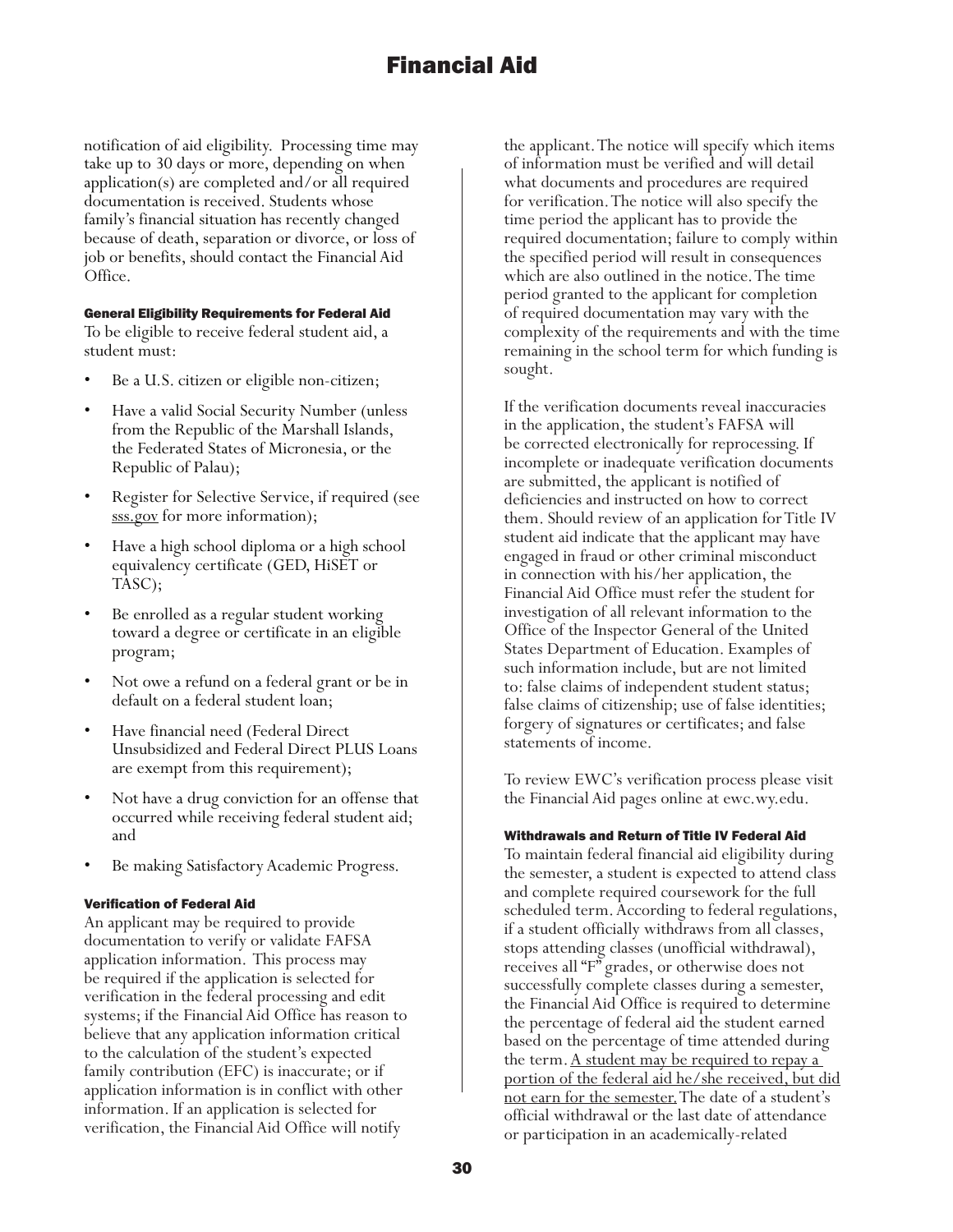activity during the semester is used to calculate how much aid a student earned during a semester and how much unearned aid may need to be returned to the appropriate federal aid program. A student who completes one module course but does not successfully complete any fullsemester course may also be subject to Return of Title IV regulations. A student who never begins attendance in one or more classes may be subject to a recalculation of aid based on enrollment status. A student's last date of attendance is reported to the Department of Education, loan servicers, and/or lenders, and subsequent loan disbursements may be cancelled.

The amount of assistance that a student earns is determined on a pro-rata basis by multiplying the percentage of the term attended by the Title IV aid received. That is, if a student completed 30 percent of the payment period, s/he earned 30 percent of the assistance s/he was originally scheduled to receive. Since aid is typically disbursed near the beginning of a semester, the student may be responsible for repaying unearned aid s/he has already received to the appropriate federal program. Once the student has completed more than 60 percent of the payment period, s/ he is considered to have earned 100% of his/her federal assistance.

After the amount of Title IV aid to be returned is calculated, a determination of how much must be returned by the institution and how much must be returned by the student is made. Repayments are applied to the appropriate programs in this order:

- 1. Federal Direct Unsubsidized Loan
- 2. Federal Direct Subsidized Loan
- 3. Federal Direct PLUS Loan
- 4. Federal Pell Grant
- 5. Federal Supplemental Educational Opportunity Grant
- 6. Other federal aid programs

If EWC is required to repay any portion of a federal education loan, the student or parent borrower is then responsible for repaying those funds to EWC. The student or parent borrower is responsible for the remainder of the loan in accordance with the terms of the Master Promissory Note. If the student is responsible for returning grant funds, the student must make arrangements with EWC and possibly also the Department of Education to return the funds. Any amount that the student has to return directly to the Department is considered a grant overpayment.

If a student receives a grant overpayment notification from the Financial Aid Office, s/ he must repay those funds to EWC within 45 days of the notice. Failure to make the payment within that timeframe results in the student's inability to receive future federal assistance from EWC or any other post-secondary institution. Any funds returned by EWC on the student's behalf must be repaid by the student to EWC prior to registering for subsequent terms. The requirements for returning Title IV program funds are separate from EWC's refund policy. Therefore, students may also owe funds to EWC for unpaid institutional charges.

Students who withdraw prior to receiving federal aid may be eligible to receive a "post-withdrawal disbursement" of earned funds to help pay for remaining institutional charges. The Financial Aid Office notifies students of amounts owed and aid earned but not disbursed within thirty days of performing the refund calculation. Postwithdrawal disbursements of federal grants are applied automatically to a student's balance; postwithdrawal loan eligibility requires a student's permission (or parent's, in the case of PLUS loans) to use toward outstanding tuition, fee, room and/or meal plan charges.

Additional information and written examples of return of funds calculations are available in the Financial Aid Office upon request.

#### Applying for the Hathaway Scholarship

Hathaway Scholarships, named after former Wyoming Governor Stan Hathaway, are designed to provide an incentive for Wyoming students to prepare for and pursue post-secondary education at Wyoming community colleges or the University of Wyoming. The program consists of four separate merit scholarships, each with specific eligibility requirements, and a needbased scholarship for eligible students which supplements the merit awards. **Students must complete a FAFSA to be considered for the need-based award.** Students must complete the EWC Hathaway Scholarship Application and submit final, official transcripts to the Financial Aid Office prior to the first day of class for their program. For more information on the Hathaway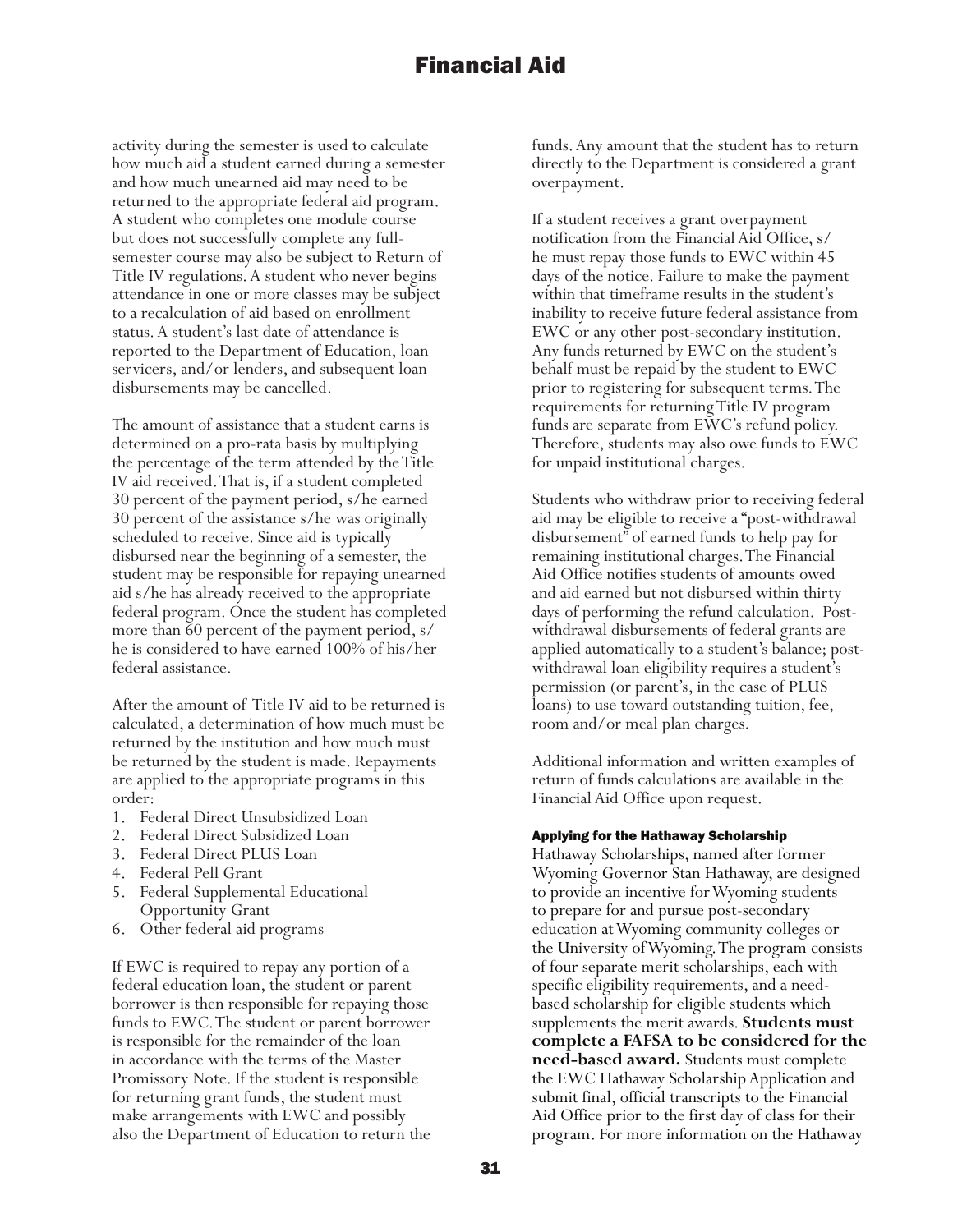Scholarship, see EWC's website at ewc.wy.edu or visit hathawayscholarship.org.

Please note that the Hathaway Scholarship can only pay for college-level courses (course numbers of 1000 or higher); remedial or developmental classes cannot be counted in enrollment status for Hathaway purposes.

#### Applying for Institutional Aid

Students who wish to apply for institutional aid must meet all individual scholarship deadlines and requirements. Many institutional grants and scholarships have a priority deadline of March 15. Applications received after the deadline will be considered on a "first-come, first-served" basis. Students apply for the majority of EWC's scholarships by logging in to their MyEWC account and completing the application available by clicking the Scholarship App button. Other institutional, Foundation, and outside scholarships may require a separate application process or information, or have different deadlines. See ewc.wy.edu/scholarship-list/ for details.

Institutional aid comes in many forms:

#### 1. ACTIVITY GRANTS

Activity grants are available to high school graduates with special ability in men's and women's basketball, women's volleyball, rodeo, golf, livestock judging, art, and music.

First-time students who do not have a high school diploma but who have special ability as determined by the activity sponsor may also qualify for activity grants.

#### 2. DIVISION SCHOLARSHIPS

Division Scholarships are available to students who meet the requirements as determined by the EWC Scholarship Committee. Current EWC students or transferring students must also meet the Satisfactory Academic Progress Policies for Financial Aid to be eligible for Division Scholarships. Students receiving Division Scholarships must be seeking a degree in one of the majors within the respective Division. Apply via your MyEWC account.

#### 3. INSTITUTIONAL and FOUNDATION **SCHOLARSHIPS**

Eastern Wyoming College provides a large number of scholarships for students. Students are encouraged to visit ewc.wy.edu to view the list of scholarships and requirements.

The EWC online Scholarship Application through the MyEWC student portal is designed to allow students to quickly enter important data that helps determine eligibility for institutional or Foundation scholarships. Students may stop at any time during the application process and return to continue/check data and complete individual application requirements. Students can log on to their MyEWC account and click the Scholarship App button to provide general demographic information, and complete academic and qualification questions. Students should sign back into their accounts regularly to check for new scholarship opportunities that may require additional information. For a list of other scholarships available from EWC or opportunities for scholarships awarded and administered by outside organizations, please go online to ewc.wy.edu/scholarship-list/. Students can also view a PDF of the Financial Aid and Scholarship Guide online at ewc.wy.edu/ future-students/financial-aid/scholarships/.

Note: *Since many scholarships are need-based, students are encouraged to complete the FAFSA.*

Institutional scholarships and activity grants are determined by selected individuals, departments, and committees at Eastern Wyoming College. Students are notified only if awarded a scholarship or activity grant. Scholarships must be accepted by deadlines given; some also require the student to send a thank you note to the donor and provide a copy of it to the EWC Financial Aid Office.

#### Applying for Military Aid

#### VETERANS BENEFITS

Eastern Wyoming College is approved for attendance by those who are eligible for educational benefits provided by the Veterans Administration. Veterans wishing to use their education benefits should contact the VA Certifying Official at 307.532.8224, for additional information.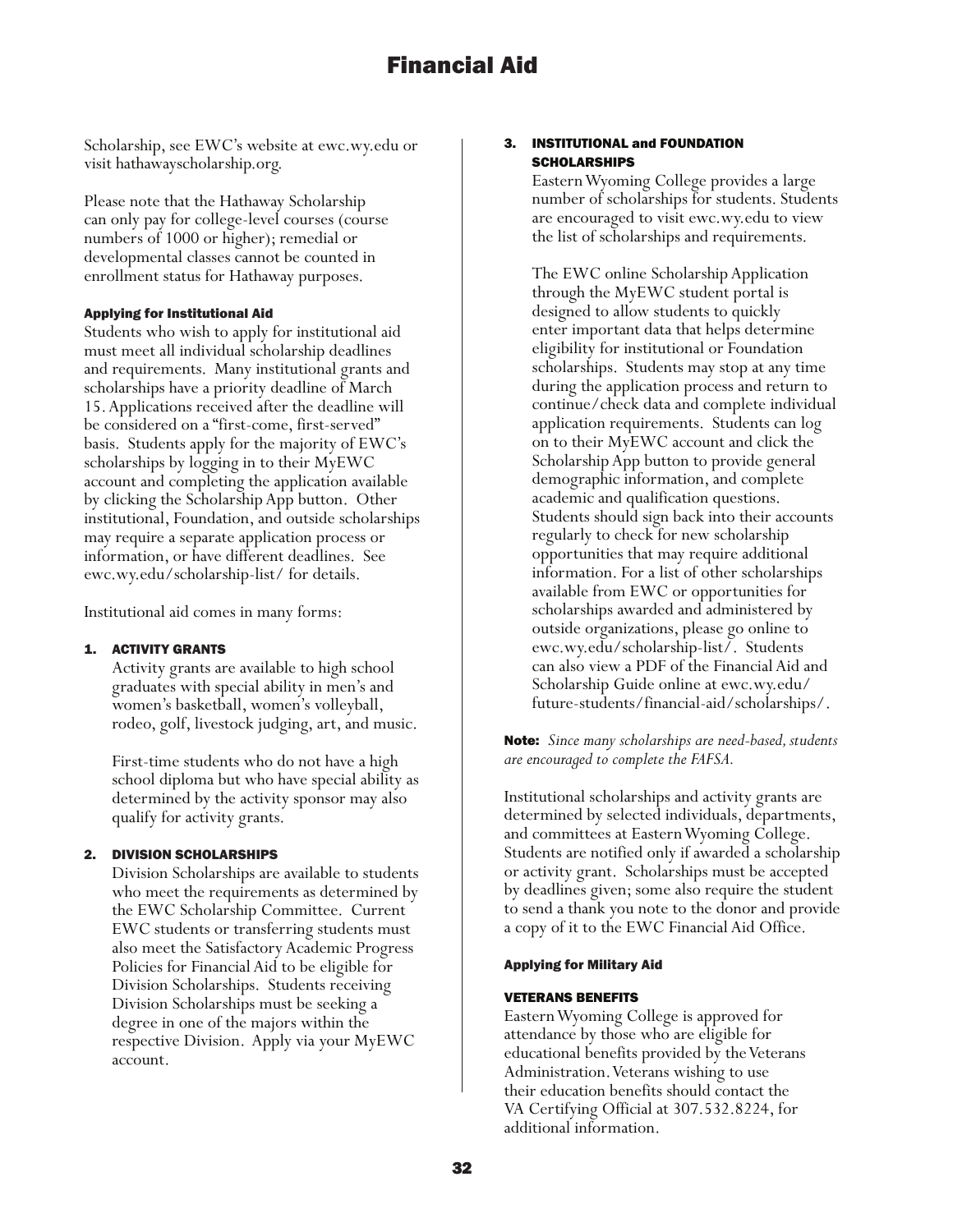To apply, students must complete the appropriate Application for VA Education Benefits. This form is available online at vets.gov. For benefits other than those listed above, contact the Veterans Administration at 1-888-442-4551 or online at vets.gov. Current rates are available at the vets. gov website.

Veteran students and their dependents are also encouraged to apply for scholarships and federal financial aid.

#### WYOMING NATIONAL GUARD EDUCATIONAL ASSISTANCE PLAN

Subject to available state funds, all current members of the Wyoming Army or Air National Guard may be eligible to have full in-state tuition and fees paid. Contact the VA Certifying Official in the Financial Aid Office for information.

Students MUST complete an application each semester in order to receive funds.

#### WYOMING EDUCATIONAL ASSISTANCE FOR VETERANS AND SURVIVORS

The State of Wyoming passed legislation to assist veterans and dependents of deceased veterans with tuition and fees at any eligible Wyoming College. (Wyoming Statute 19-14-106). This program is designed to help Vietnam Veterans, Overseas Combat Veterans, and their surviving dependents with tuition and/or fee assistance. Information is available on the EWC website.

## Awarding and Payment of Aid

#### Method of Awarding Need-Based Aid

The basic need formula is represented by the following calculation:

> Cost of Attendance – Expected Family Contribution = Financial Need

The goal of the EWC Financial Aid Office is to meet as much of the student's need as possible with available funds for which the student qualifies.

#### Cost of Attendance (COA)

A student's cost of attendance is an estimate of living and educational expenses for a period of enrollment. It includes allowances for:

- Tuition and fees
- Books and supplies
- Room and board
- Transportation
- Personal expenses

Please see EWC's website at ewc.wy.edu for current costs of attendance.

#### Expected Family Contribution (EFC)

The EFC is calculated by the federal processing center using the information reported on the FAFSA. It represents the amount the student and his/her family can reasonably contribute toward educational expenses. It is NOT an amount you owe or are expected to pay to EWC. Since the EFC is generated only on the FAFSA, this application is required for any need-based aid, including the Hathaway Need-Based Scholarship and many institutional and Foundation scholarships.

#### Method of Payment of Aid

To ensure proper payment, all financial aid resources are reviewed either (1) after the first week of classes or (2) at the time of disbursement if aid is processed later in the semester. At the time of payment, financial aid will be based on the number of credit hours for which a student is enrolled, housing status, and residency classification. Awards are normally made in two disbursements, half in the Fall Semester, and half in the Spring Semester. Second disbursements of one-semester-only loans occur at mid-point in the semester.

Most initial awards are based on full-time attendance (12+ credits). Award amounts may be reduced or cancelled for less than full-time enrollment. If a student's attendance level drops below full time after an award notice is generated, the financial aid office will adjust the award to the correct enrollment level. If a student drops courses during the 100 percent tuition refund period, financial aid awards may be adjusted. Other situations that could affect payment include: withdrawing before the end of the term; stopping attendance (unofficial withdrawal); not starting a class; dropping a late-starting class before the start date; cancellation of a latestarting class before the start date.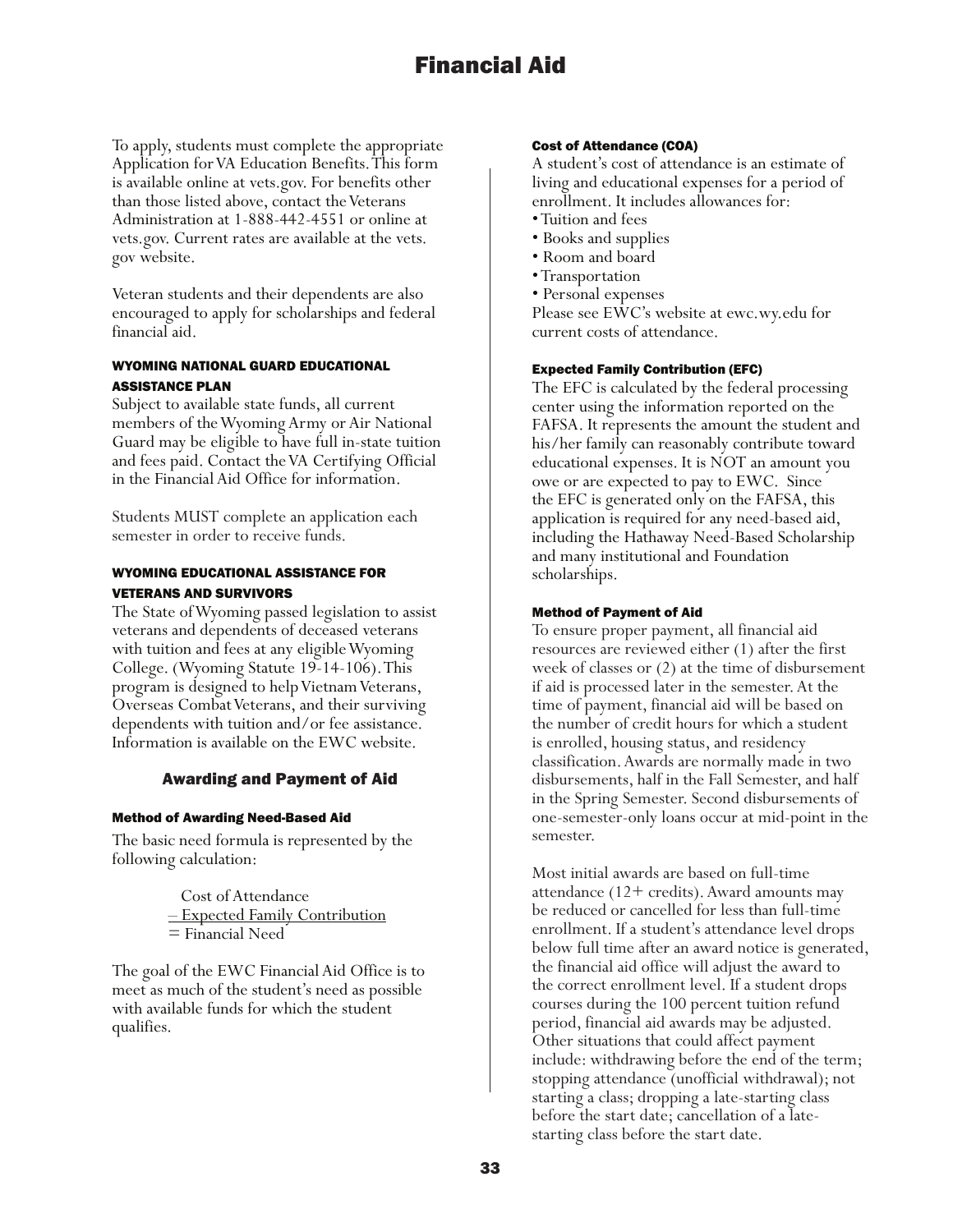**PLEASE NOTE:** *Only classes that apply to a student's Title IV-aid eligible degree or certificate (or as an approved elective) can be funded by federal financial aid. Classes not listed as requirements on a student's degree audit/program evaluation will not be included in enrollment status for federal aid.* 

Awards (other than student employment earnings) are usually credited directly to the student's EWC account balance. If anticipated awards exceed direct costs (tuition, fees, oncampus housing, and meal plans), or if a student has a book award, a student is allowed to complete an authorization to charge books at the EWC Bookstore until the end of late registration. If aid is processed by the end of the 100% tuition refund period and a student is due a refund, the refund check will be available approximately one week after that period. Funds received after that date will be processed, posted, and disbursed once a week throughout each semester. Torrington Campus students may obtain their financial aid checks from the Information Center on Fridays. For Douglas Campus and Outreach students, refund checks are mailed weekly.

Federal Work-Study/Institutional Employment paychecks are available to students the last day of each month worked.

## Maintaining Financial Aid Eligibility

The Higher Education Act (HEA) of 1965, as amended, requires a student to make "satisfactory progress" in his/her course of study to be eligible for federal financial aid. In order to satisfy this requirement and prevent abuse of the intentions of the federal aid programs, students receiving any type of Title IV aid (Pell, FSEOG, FWS, Direct Loan programs) must adhere to Satisfactory Academic Progress guidelines.

With the exception of Pell Grants, a student must enroll for six or more credit hours per semester to receive federal financial assistance at EWC.

#### EWC SATISFACTORY ACADEMIC PROGRESS POLICIES FOR FINANCIAL AID

To be eligible for federally funded financial aid programs, all student financial aid recipients must initially and continually meet Satisfactory Academic Progress (SAP). Eastern Wyoming College's SAP standards measure a student's academic performance both qualitatively and

quantitatively by reviewing the following three areas of performance: cumulative completion rate for attempted coursework, cumulative Grade Point Average earned, and the maximum time allowed to complete a degree. The Financial Aid Office is responsible for ensuring that all students are meeting these standards. SAP standards apply for all federal financial assistance programs including Federal Pell Grant, Federal Supplemental Educational Opportunity Grant (FSEOG), Federal Work-Study and the Federal Direct loan programs.

Academic progress requirements for EWC institutional awards and/or Foundation scholarships are defined by the respective donors and maintained in the EWC Financial Aid Office. Students are notified of scholarship requirements at the time the award is made, and agree to comply with criteria by accepting the award.

Students receiving Hathaway Scholarships need to review the Hathaway Scholarship maintaining eligibility document that is mailed with the Hathaway award letter, maintained in the Financial Aid Office or online.

#### Frequency and Interval of Review

Satisfactory Academic Progress is reviewed prior to the awarding of any federal financial aid, institutional awards and/or Foundation scholarships. It is also reviewed and monitored at the end of Fall, Spring, and Summer semesters (or payment periods for clock hour students), and prior to the disbursement of aid the following semester. *Please note that your status can change depending on when you are initially awarded and when you are reviewed before disbursement because of semester completion, grade changes, or transfer credits accepted.*

#### Establishing Initial Eligibility

In order to establish initial eligibility for federal financial aid, a student's past academic transcripts are reviewed according to the following guidelines:

- **a.** Students who have not previously attended EWC will be considered in good standing with regard to minimum credits completed and minimum GPA requirements.
- **b.** Students who have previously attended EWC, including concurrent enrollment and/or dual credit courses taken in high school will have their past academic transcripts reviewed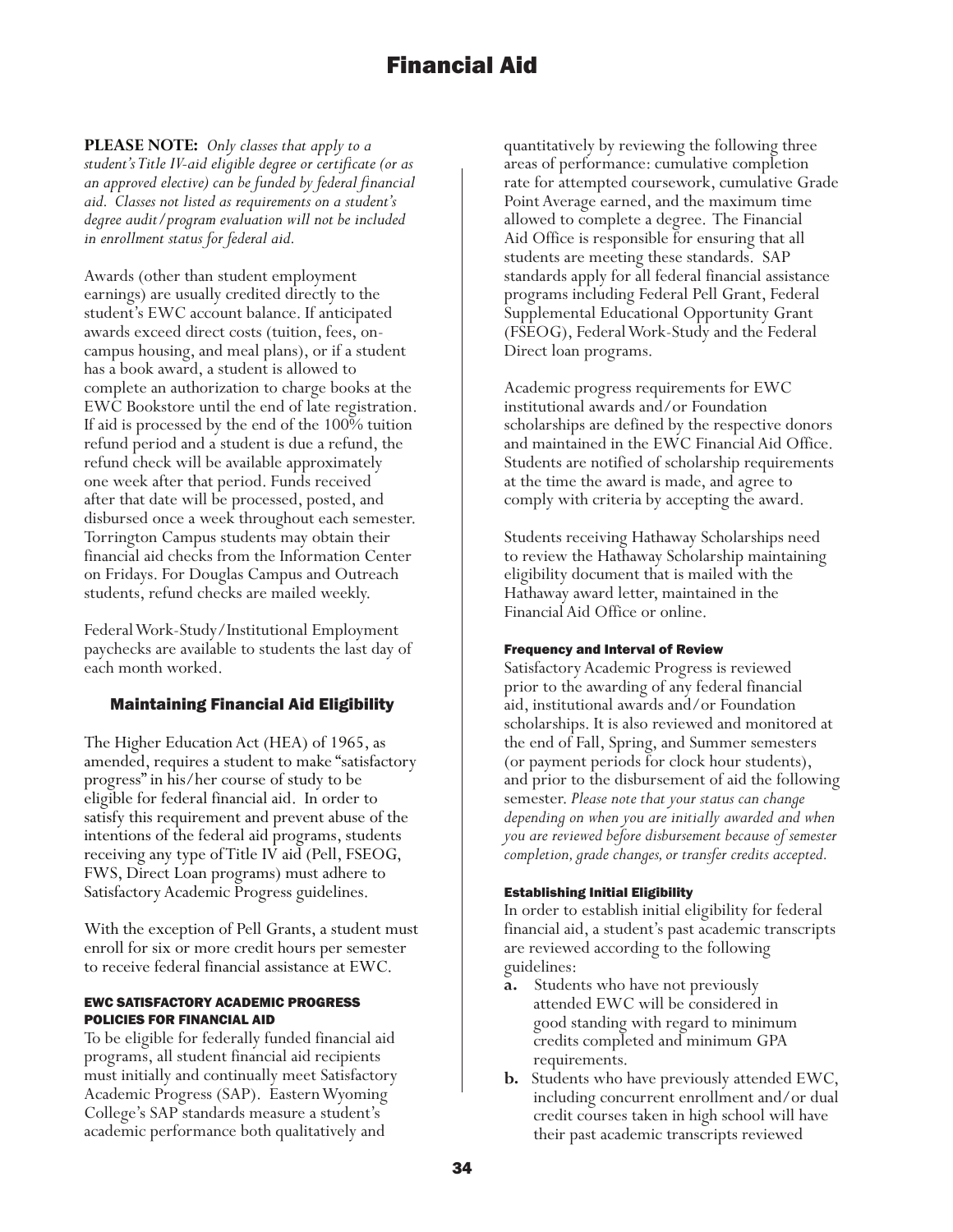*regardless of whether financial aid was received for any previous attendance.*

- **c.** Transfer credits accepted from other institutions will be considered in determining eligibility under the Maximum Time Frame criteria. Official transcripts from other institutions must be on file for federal aid to be dispersed.
- **d.** Students must be admitted/enrolled in a degree or certificate program that is eligible for federal aid.

#### Maintaining Qualitative and Quantitative Eligibility

The following requirements are for <u>all</u> federal aid programs. Students are considered to be making Satisfactory Academic Progress and will be eligible for federal financial aid at EWC as long as all three of the following requirements are met at the end of each semester.

#### a. Completion Rate (67% Pace Rule)

Students must, at a minimum, successfully complete at least 67% of attempted credits overall. This calculation is performed by dividing the number of cumulative credits earned by the cumulative credits attempted.

Withdrawals, audits, and grades of F, IP, X, IW or U are not considered successful completions for federal financial aid purposes.

b. Minimum Cumulative Grade Point Average Students must maintain at least a 2.0 cumulative GPA.

#### c. Maximum Time Frame

Because federal regulations require a suspension of federal aid when it becomes mathematically impossible for a student to complete a program within 150% of the published length of the program, the student will be placed in a Maximum Time Frame status when he/she has attempted credits equaling 135% or more of that program (approximately 81-85 attempted credits for associate's programs, 40-45 for year-long certificate programs, and 24-32 for certificate programs less than a year in length depending on credit requirements for the program).

Timeframe limitations include all credits pursued, earned, dropped, repeated, and failed. All applicable transfer hours accepted by EWC count as hours attempted as well as hours earned. All credit hours are counted regardless of whether the student received financial aid. Students who have completed a degree or certificate will be considered to have reached Maximum Time Frame and aid will be suspended pending appeal approval. Students who change programs or pursue additional degrees are likely to reach Maximum Time Frame and aid will be suspended pending approval of an appeal. If an appeal is approved, only courses required for degree/certificate completion can be funded. Students are strongly encouraged to submit a program evaluation signed by the student's academic advisor when they accumulate 48 attempted credit hours.

#### Other Factors

#### a. Audits

Classes taken for audit will not be considered when determining semester award amounts and will not be considered as attempted credits toward the maximum time frame for completion. Audited classes are not eligible for federal student aid.

#### b. Remedial/Development Courses

Students may receive federal aid for a maximum of 30 remedial/developmental credit hours. More than 30 remedial/developmental credit hours will count towards his/her attempted hours but not in enrollment status or cost of attendance for financial aid purposes.

#### c. Academic Amnesty

EWC allows Academic Amnesty as part of its institutional academic policy but it does not affect a student's financial aid SAP status. Federal aid program regulations make no provisions for amnesty or academic renewal policies. Therefore, a school must always include all attempted courses in evaluating a student's Satisfactory Academic Progress for financial aid.

#### d. Repeated Coursework

To count toward enrollment status for financial aid purposes, a previously passed course may only be repeated once. A failed course may be repeated until passed. All repeated courses are included in a student's cumulative attempted credits.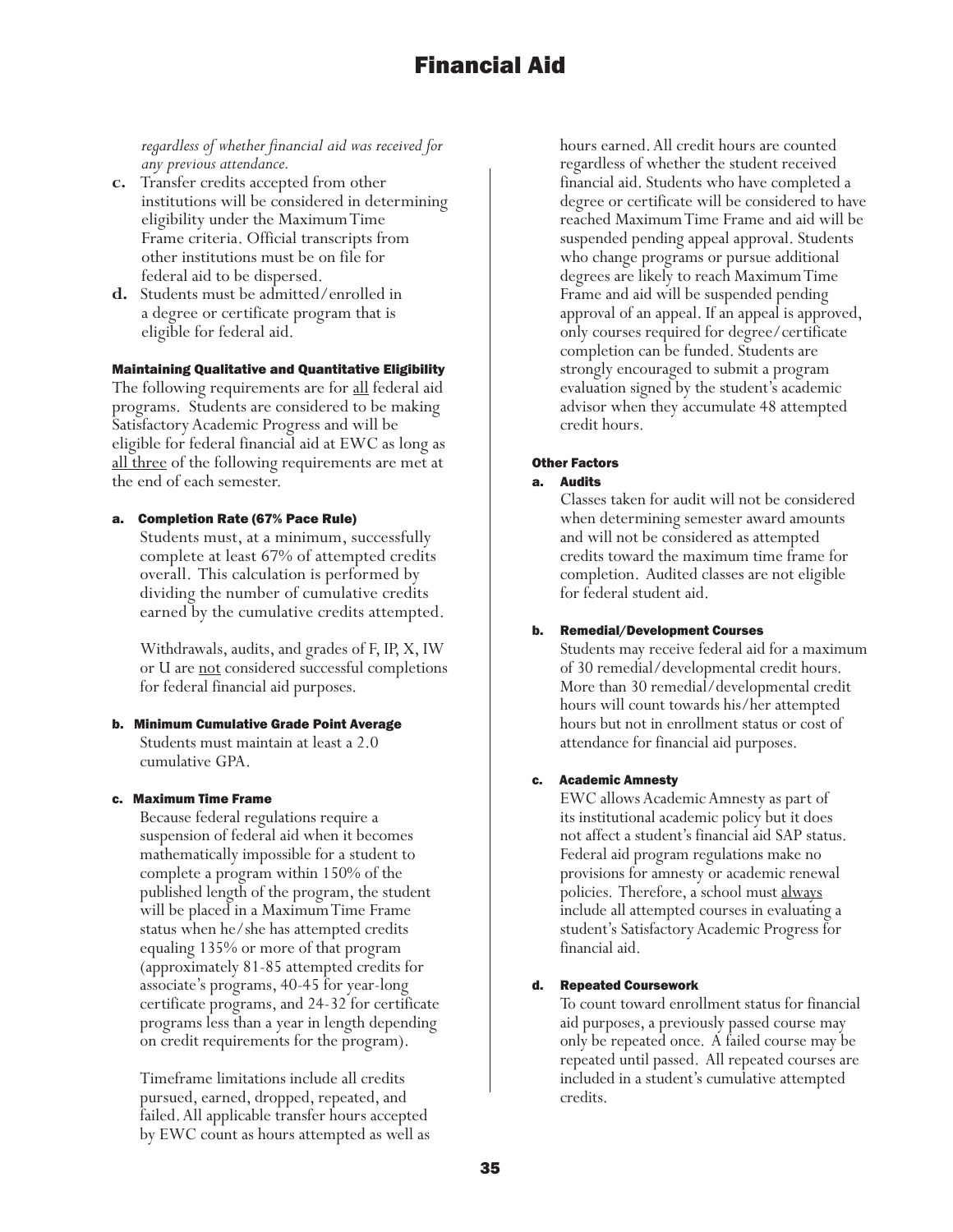#### Warning, Probation and Loss of Eligibility Status

Financial aid Probation and Loss of Eligibility apply only to a student's status for purposes of federal financial aid eligibility at EWC. This does not become part of the student's permanent record and is not transferable to other institutions. Please be aware, financial aid status may differ from academic status.

#### a. Warning

Students who do not complete the minimum number of credits or who do not possess a satisfactory Grade Point Average will be placed on Warning status for their next semester of enrollment. A student remains eligible to receive federal financial aid while on Warning. If both the completion rate and cumulative GPA requirements are met at the end of the Warning term, the student's Warning status is removed and the student regains Satisfactory Standing.

#### b. Probation

If a student does not meet SAP requirements because of extenuating circumstances beyond the student's control, an appeal for reinstatement of aid may be completed. Students who have an appeal approved will have financial aid reinstated on a Probationary status. Students on Probation are required to follow an Academic Plan that at a minimum requires the student to complete all classes with grades of C or higher and not withdraw from any courses (after the 100% tuition refund period) until SAP is regained. Other requirements of the Academic Plan are detailed in the appeal approval agreement.

#### c. Loss of Eligibility

A student will lose federal financial aid eligibility if the requirements for maintaining eligibility are not met during the Warning or Probationary semester. A student whose financial aid eligibility has been suspended has two options for regaining his/her eligibility. 1. A student may qualify for reinstatement of financial aid eligibility by enrolling at his/her own expense and meeting all the necessary academic progress requirements outlined above. This may take one or more semesters, depending on how long it takes the student to be in compliance with this policy. Financial resources other than federal financial aid must be used to pay for educational expenses during these terms.

2. If circumstances beyond the student's control prevented him/her from making the progress required, the student may file an appeal for reconsideration. A student whose appeal is approved by the Appeal Committee will be placed on financial aid Probation for the subsequent semester of enrollment and/or an Academic Plan if regaining SAP is expected to take longer than one term.

Students who have reached or exceeded the Maximum Time Frame for completion will be placed on immediate Loss of Eligibility status. Students may potentially regain eligibility for federal aid if they change from a certificate program to an associate's program of study because of the increased hours required to complete the degree. Contact the Financial Aid Office to determine the effect of changing programs on aid status. Students may also regain eligibility for federal aid by appealing the suspension of aid. See appeal process under "Reinstatement of Eligibility" below.

#### Reinstatement of Eligibility Completion Rate and Cumulative GPA

Students may appeal the loss of federal financial aid eligibility for any of the following reasons: personal injury, illness, death of a family member, or other extenuating circumstances beyond the student's control.

To appeal for any of the above situations, students must submit a complete appeal packet. The packet includes:

1) A written statement indicating what circumstance(s) prevented the student from meeting SAP standards and what steps the student plans to take to ensure future success; 2) A program evaluation reviewed with the student's current academic advisor to ensure the student is on track for successfully completing classes needed for graduating in a timely manner;

3) An EWC Satisfactory Academic Progress Appeal form signed by the student and the student's current academic advisor.

If an appeal is approved by the Appeal Committee, the student must sign an agreement indicating he/she understands and agrees to comply with the terms of the appeal approval detailed in an Academic Plan, which includes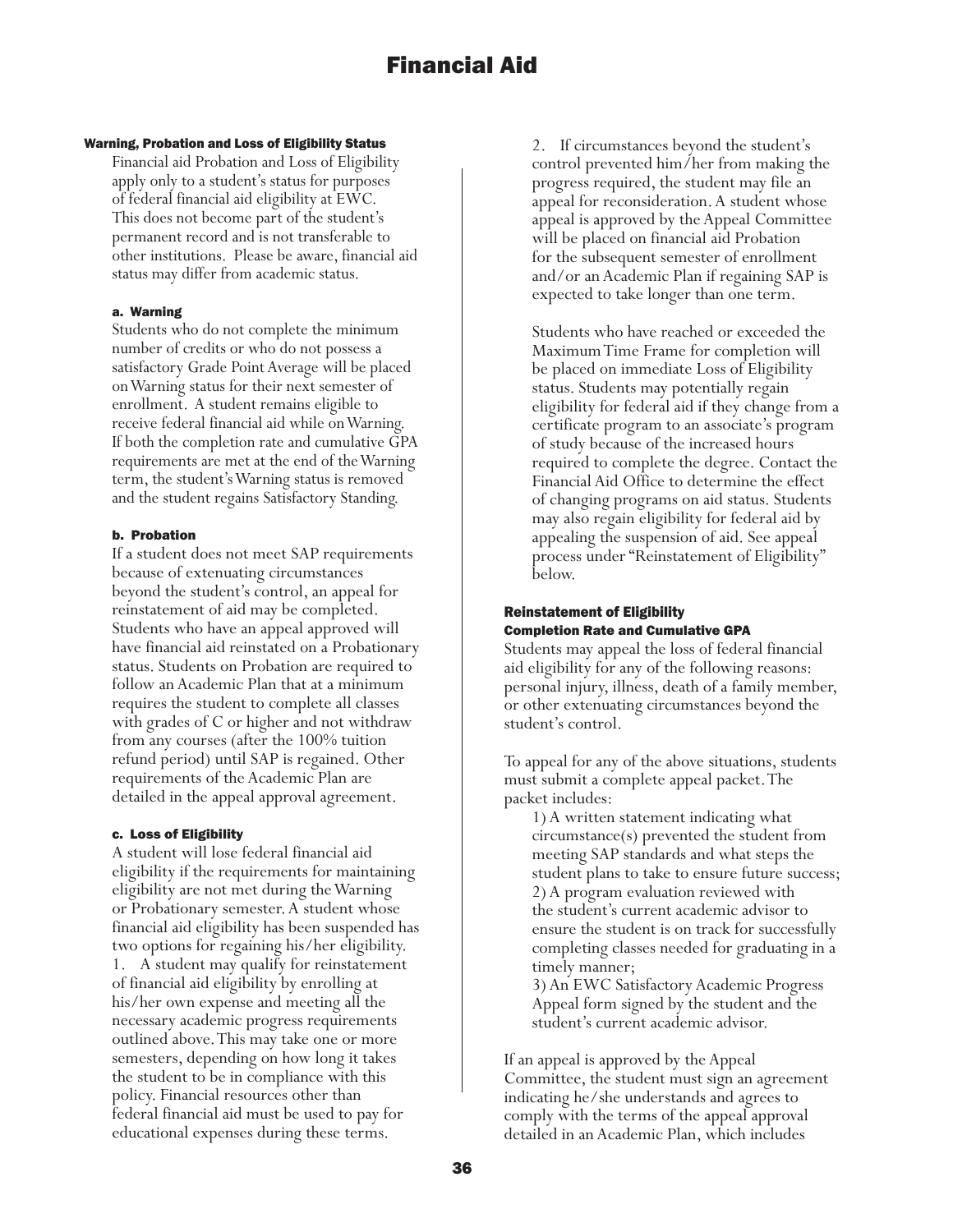satisfactorily completing all classes with grades of C or higher and not withdrawing from any courses until SAP is met. The student's federal aid is reinstated on a Probationary status and reevaluated at the end of the semester. A student who does not follow the Academic Plan, and/or does not meet the terms of the agreement loses federal financial aid eligibility.

Financial aid awards will be based on funds available at the time of reinstatement. Reinstatement will be effective for the current term or next term of enrollment as determined by the Financial Aid Appeals Committee. Reinstatement of aid will not be effective retroactively for an already-completed term.

#### Maximum Time Frame

Students are typically allowed only one appeal for Maximum Time Frame. To file an appeal, a student must submit a complete appeal packet, which includes:

1) A written statement indicating why the student exceeded Maximum Time Frame and why he/she should be allowed to continue; 2) A program evaluation reviewed with the student's current academic advisor; 3) An EWC Petition for Maximum Time Frame signed by the student and the student's current academic advisor.

If an appeal is approved by the Appeal Committee, the student must sign an agreement indicating he/she understands and agrees to comply with the terms of the appeal approval detailed in an Academic Plan, which includes satisfactorily completing all classes with grades of C or higher, not withdrawing from any courses, and only taking courses required for the degree program. The student's federal aid is reinstated on a Probationary status and is re-evaluated at the end of the semester. A student who does not meet the terms of the agreement loses federal financial aid eligibility.

Students must also meet completion rate and cumulative GPA requirements. Financial aid awards will be based on funds available at the time of reinstatement. Reinstatement will be effective for the current term or next term of enrollment as determined by the Financial Aid Appeals Committee. Reinstatement of aid will not be effective retroactively for an alreadycompleted term.

Appeal forms are available in the EWC Financial Aid Office or online. Appeals should be submitted as soon as possible following notification of suspension of federal aid, but no later than midterm of the semester for which the student is requesting reinstatement of aid. While a student may submit more than one appeal, subsequent approvals may be more difficult to obtain. Continued approval is based on meeting appeal terms and/or academic performance.

#### Additional Key Items Federal Pell Grant Duration of Eligibility

Receipt of Federal Pell Grant has a lifetime limit of 12 full-time semesters or its equivalent.

#### Federal Direct Loan Limits

Federal Direct Loans have set annual and aggregate limits.

*Students may not appeal Pell or loan annual or aggregate limits. View aggregate limits at nslds.ed.gov.*

## Miscellaneous

## TRANSFER STUDENTS

Students who transfer to EWC from other post-secondary institutions may be eligible for federal aid in accordance with established U.S. Department of Education and EWC guidelines. Hours transferred from any prior institution(s) are counted in both attempted and completed hours for Satisfactory Academic Progress and Maximum Timeframe calculations.

Prior student loan and Pell Grant accumulation may affect a student's federal financial aid eligibility at EWC. A student's Satisfactory Academic Progress status from other institutions attended may be reviewed to determine financial aid eligibility as well.

SPECIAL NOTE: If you are transferring to EWC between the Fall and Spring semesters, please be aware that financial aid does not "automatically" transfer from one school to another. The amount and type of aid offered may differ due to variations in the schools' costs of attendance, funding available, and academic requirements. Annual and aggregate federal aid limits apply. Students must add EWC's school code, 003929,